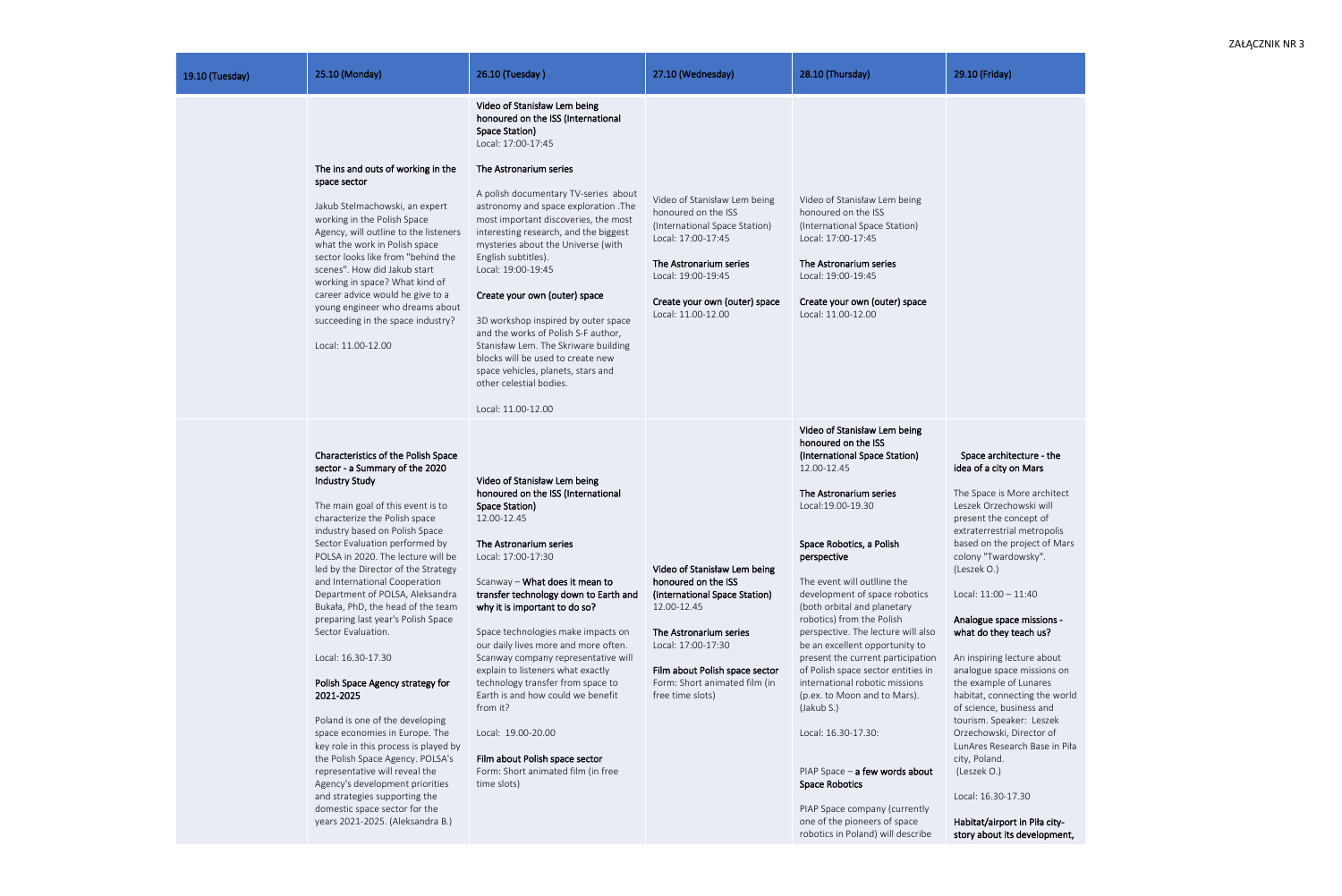#### Local: 17.30 -18.30

Film about Polish space sector Form: Short animated film (in free time slots)

what the robotics and space mechatronics' projects are all about from a practical point of view.

Local: 17.30 -18.30

## Film about Polish space sector

Form: Short animated film (in free time slots)

## strategy, and business potential

Is it worth it to invest in space experiments in Poland at all? The lecture given by Leszek Orzechowski will outline the development strategy and business model of the LunAres habitat established at the former military airport in Piła city, Poland. (Leszek O.)

Local: 17.30 -18:30

## Film about Polish space sector

Form: Short animated film (in free time slots)

Space policy priorities and development opportunities in Central Europe: The Visegrad Four (V4) perspective

### + Space Art presentation -

The proposed panel will be a discussion between senior leaders in the space community in the Visegrad Four (V4) countries: the Czech Republic, Hungary, Poland and Slovakia. It will be a unique opportunity for participants and attendees to learn about space developments, investments and policy priorities in respective countries of Central Europe. Part of V4 Space Priorities panel will be an exhibition of space -related astrophotography pieces from V4 countries (Poland, Hungary, Czech Republic, and Slovakia) which are on the path to enhance their role in global space exploration process.

Local: 15.00 -16.00

## Innovations and trends in the space industry"

The space industry, driven by the growing needs of extraterrestrial space exploration, requires dynamic development of the latest techniques and technologies. The Polish space industry needs the involvement of foreign companies to continuously develop its potential. The main goal of this event is to present to the investors from the UAE and from around the world the possibilities of development in Poland through direct foreign investment channels or through cooperation with Polish industry and scientific and research institutions. In addition, the event will aim to showcase the capabilities of the Polish space sector to its potential clients.

## Displaying

astrophotography from the event above on large EXPO screens as part of Kaleidoscope event in various days and places